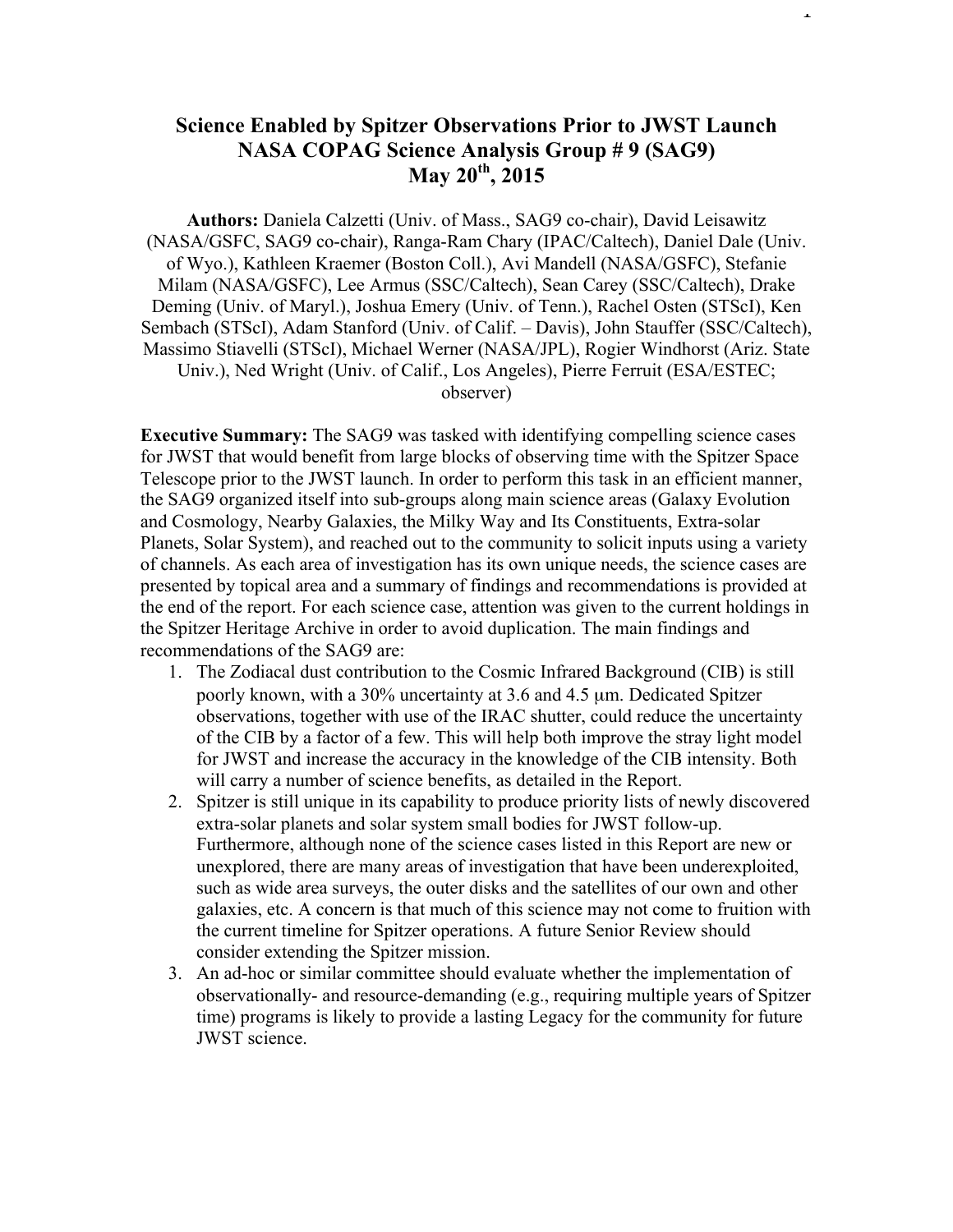# **1. SAG9 Charter**

The James Webb Space Telescope (JWST) is scheduled for launch in October 2018, with science operations commencing in mid 2019. The Spitzer Space Telescope is currently funded to continue operations through 2016 (and may continue to be operational out through 2018). Much of the science conducted with JWST will build off of existing Spitzer data and science results. Spitzer has now entered the 6th year of its Warm Mission, which enables imaging with the IRAC two shortest wavelengths, 3.6 and 4.5  $\mu$ m, at ~1.9" resolution, over a 5' x 5' field of view. These capabilities still offer unique science opportunities, and it is expected that the astronomical community will have compelling ideas for Cosmic Origins investigations with JWST, that will require Spitzer precursor observations.

This Science Analysis Group (SAG9) will engage the astronomical community, the Spitzer User's Committee, and the JWST Science Working Group in identifying compelling science to be done with JWST, that is enabled by or that benefits from large blocks of Spitzer observing time prior to JWST launch. Science areas to explore include, but are not limited to:

- 1. extrasolar planets and planetary systems;
- 2. the properties and structure of the Milky Way and its components;
- 3. nearby galaxies; and
- 4. galaxy evolution and cosmology.

Within each of these science areas, the unique contributions that the Spitzer capabilities can offer will be considered, also in light of past and recent results.

# **2. Description of the Group's Process**

The SAG9 Charter was approved in August 2014. The Group's membership was completed in early October 2014, with a goal of providing a report (the present document) in the Spring of 2015.

In order to capture as much as possible the diversity of the science areas listed above, the SAG9 members organized themselves into five subgroups:

- 1. *Galaxy Evolution and Cosmology*: Ranga-Ram Chary (Lead), Lee Armus, Pierre Ferruit, Adam Stanford, Massimo Stiavelli, Rogier Windhorst
- 2. *Nearby Galaxies*: Daniel Dale (Lead), Kathleen Kraemer, Massimo Stiavelli, Mike Werner
- 3. *The Milky Way and Its Constituents*: Kathleen Kraemer (Lead), Rachel Osten, John Stauffer, Mike Werner
- 4. *Extra-solar Planets*: Avi Mandell (Lead), Sean Carey, Drake Deming, Pierre Ferruit, Rachel Osten, John Stauffer
- 5. *Solar System*: Stefanie Milam (Lead), Sean Carey, Josh Emery

Each subgroup also included the SAG9 co-chairs, to ensure cross-fertilization. The five subgroups reviewed the available science holdings in the Spitzer Archive, and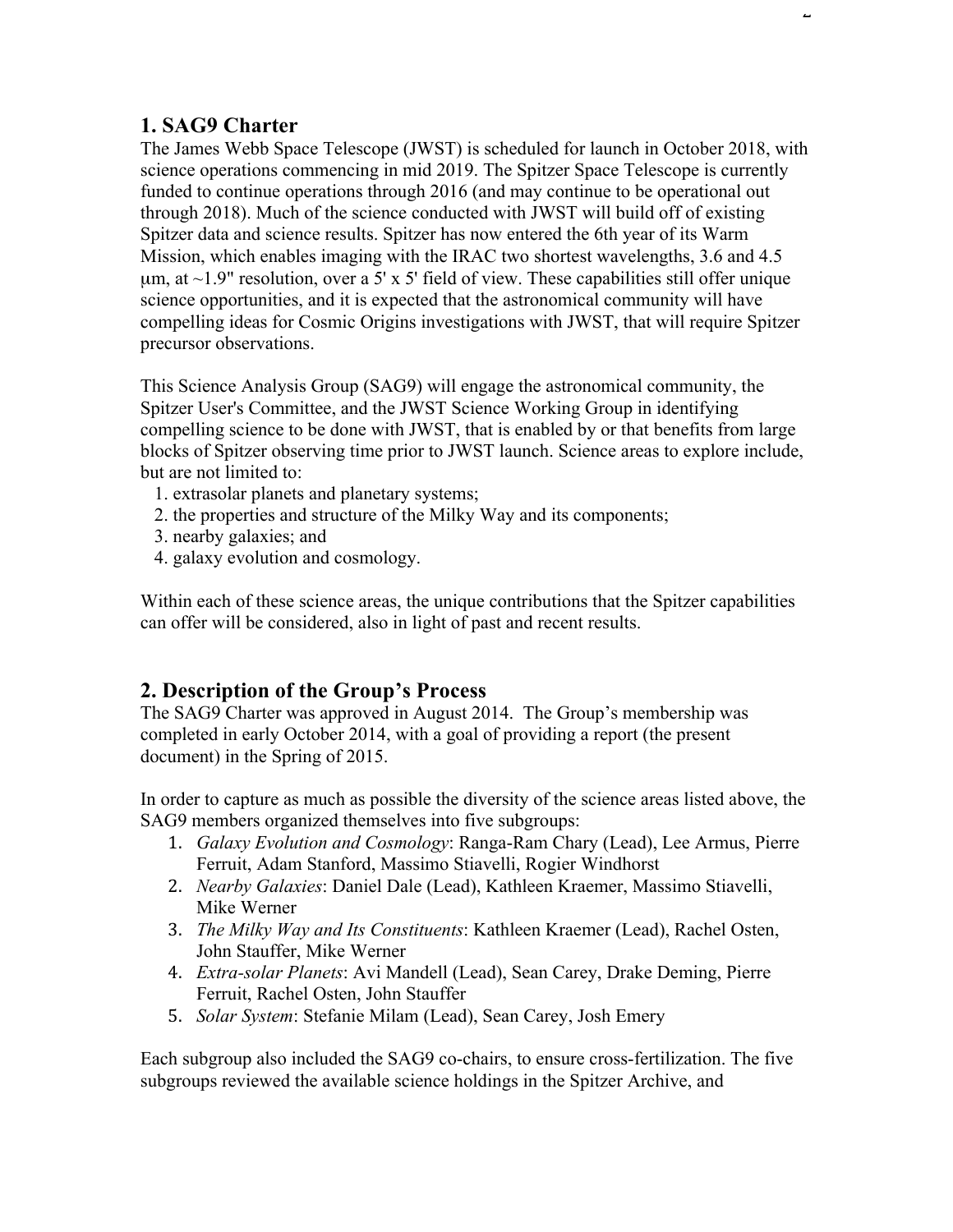brainstormed on new science ideas/initiatives that could benefit future JWST science. SAG9 telecons were used to update the rest of the group on progress.

Community inputs were solicited via mail exploders (COPAG, Spitzer Users, DPS members, and the Planetary Exploration Newsletter) and presentations at the Winter 2015 meeting of the AAS in Seattle (January  $4<sup>th</sup>$ , 2015), as well as the SBAG winter meeting (January  $6<sup>th</sup>$ , 2015). A general email address, copag.sag9@gmail.com was set-up to facilitate inputs from the community, and community members could also contact individual SAG9 members.

A number of contributions were received from members of the community. Each was reviewed by the relevant sub-group and incorporated in their area-specific report (see section 3), as needed. Community members who provided inputs, sometimes on behalf of a larger group, include, in alphabetical order: Christine Chen (STScI), John Debes (STScI), Diana Dragomir (University of California, Santa Barbara), Jay Farihi (University College London), Boris Gänsicke (University of Warwick), Michael Gillon (Universite' de Liege), Nimish Hathi (Laboratoire d'Astrophysique de Marseille), Don Hoard (MPIA), Kathryn Johnston (Columbia University), Mark Lacy (National Radio Astronomical Observatory), Casey Lisse (Johns Hopkins University), Carl Melis (University of California, San Diego), Nicholas Ross (University of Edinburgh), Amaury Triaud (University of Toronto), Dan Weedman (Cornell University), and Mark Wyatt (University of Cambridge).

Suggestions for new or expanded science were vetted against the current Spitzer Heritage Archive (SHA) holdings, to evaluate whether the potentially new observations duplicated existing archival data. This committee recognizes that the SHA remains a fundamental reference for future JWST observations, including those observing modes (any data, both images and spectra, beyond 5  $\mu$ m) that are no longer available with the Warm Spitzer. A "planet hunter", for example, may want to know the highest S/N that can be achieved for mid-infrared spectral features with the JWST MIRI instrument; for this, they may leverage existing spectra obtained with the IRS instrument. As yet unpublished large-area MIPS+IRAC surveys could also provide crucial targets for JWST; particular attention should be paid to those holdings whose impact would be amplified by many-folds with the addition of ancillary data from space (e.g., HST) and ground facilities.

The results of the investigation are first reported divided by science area, and a summary of the principal findings are given at the end of the report.

J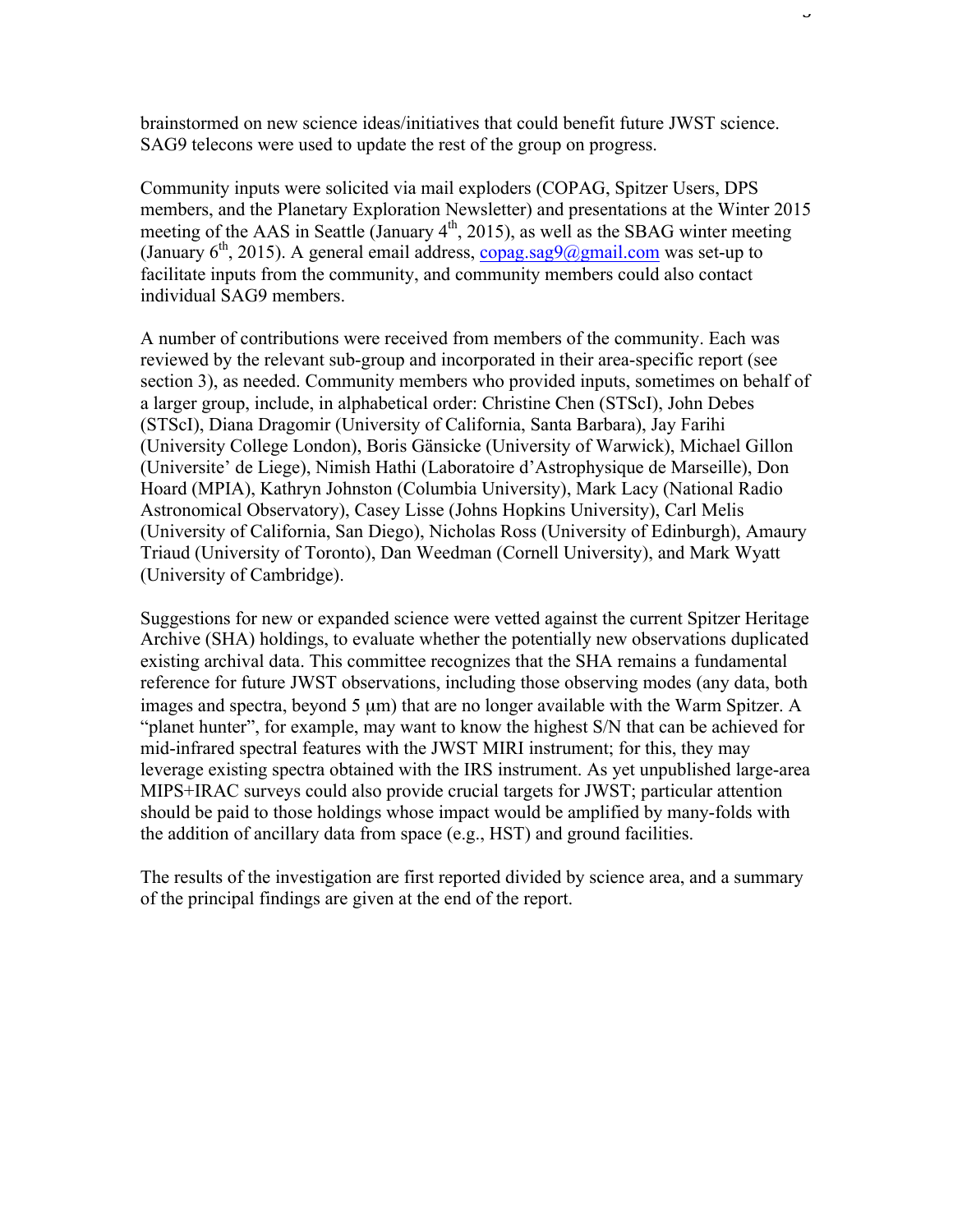## **3. Findings by Science Area**

#### *3.1 Galaxy Evolution and Cosmology*

## *The Spitzer Shutter: Impact on Zodiacal Dust Estimates, and the Extragalactic Background Light*

Uncertainty associated with the contribution of zodiacal dust in our own solar system is the main reason the CIB (also known as the extragalactic background light) is poorly known at wavelengths  $\sim$  3-4 µm, with a 30% uncertainty. Levenson & Wright (2008, ApJ, 683, 585) provide an estimate of  $13.3 + (-4.4 \text{ nW/m}^2/\text{sr} \text{ at } 3.6 \text{ µm}, \text{ including}$ systematic errors of  $3.4 \text{ nW/m}^2/\text{sr}$  and statistical errors of 2.8 nW/m<sup>2</sup>/sr. A large portion of the systematic error originates from the differences in the Kensall et al. (1998, ApJ, 508, 44) and Wright & Reese (2000, ApJ, 545, 43) estimates of the zodiacal light. A better constrained CIB would enable more accurate calculation of the contribution of integrated starlight in galaxies, and better assessment of the contribution of different high redshift sources to the re-ionization of the Universe, which will discriminate among competing predictions.

Spitzer has unique characteristics that can be leveraged to constrain the zodiacal light contribution: (1) it is a closed, well-baffled telescope with low levels of stray light; (2) it is located about 1 AU away from the Earth in a heliocentric orbit and provides a unique vantage point on the zodiacal cloud, complementing the geocentric view from COBE/DIRBE; and (3) IRAC has a shutter which allows the level of dark current/bias on the detector to be measured. Because the shutter has never been operated on orbit, there is risk of mechanism failure, and these observations should be made toward the end of the telescope's useful life.

Spitzer can observe the zodiacal dust at 3.6 and 4.5 µm can over a wide range (82 to 132 degrees) in solar elongation angle and ecliptic latitude. Surface brightness measurements with accuracy of several % can be made by operating the IRAC shutter to remove the DC-level instrumental bias. The limiting photometric accuracy is due to the uncertainty in the fundamental mid-infrared calibration tied to Vega and Sirius. In principle, this uncertainty can be (and probably should be) removed by placing the IRAC calibration on the DIRBE calibration scale. With a dedicated calibration campaign using the IRAC shutter, Spitzer can be used to make precise surface brightness measurements.

These measurements of the zodiacal dust cloud would greatly improve the accuracy of our knowledge of the sky brightness at 3.6 and 4.5 µm, possibly by as much as a factor ~5 relative to current uncertainty. Coordinated ground-based monitoring of the solar Fraunhofer lines may further reduce the uncertainty.

Better knowledge of the zodiacal emission may lead to refinements of the JWST stray light model, which will enable improvements in the detection and characterization of background-limited JWST observations below  $\sim$ 10 µm.

#### *Wide Fields: Strongly lensed galaxies, rare AGNs and proto-cluster overdensities*

Wide fields of appropriate depth provide samples of rare and/or lensed sources that can be followed up with JWST. Examples include: (1) identification of hitherto unknown clusters at  $z < 2$  (there is 1 massive cluster per 10 deg<sup>2</sup>); (2) identification of galaxy-galaxy lenses, which are expected to dominate over lensing by clusters (by at least

 $\overline{1}$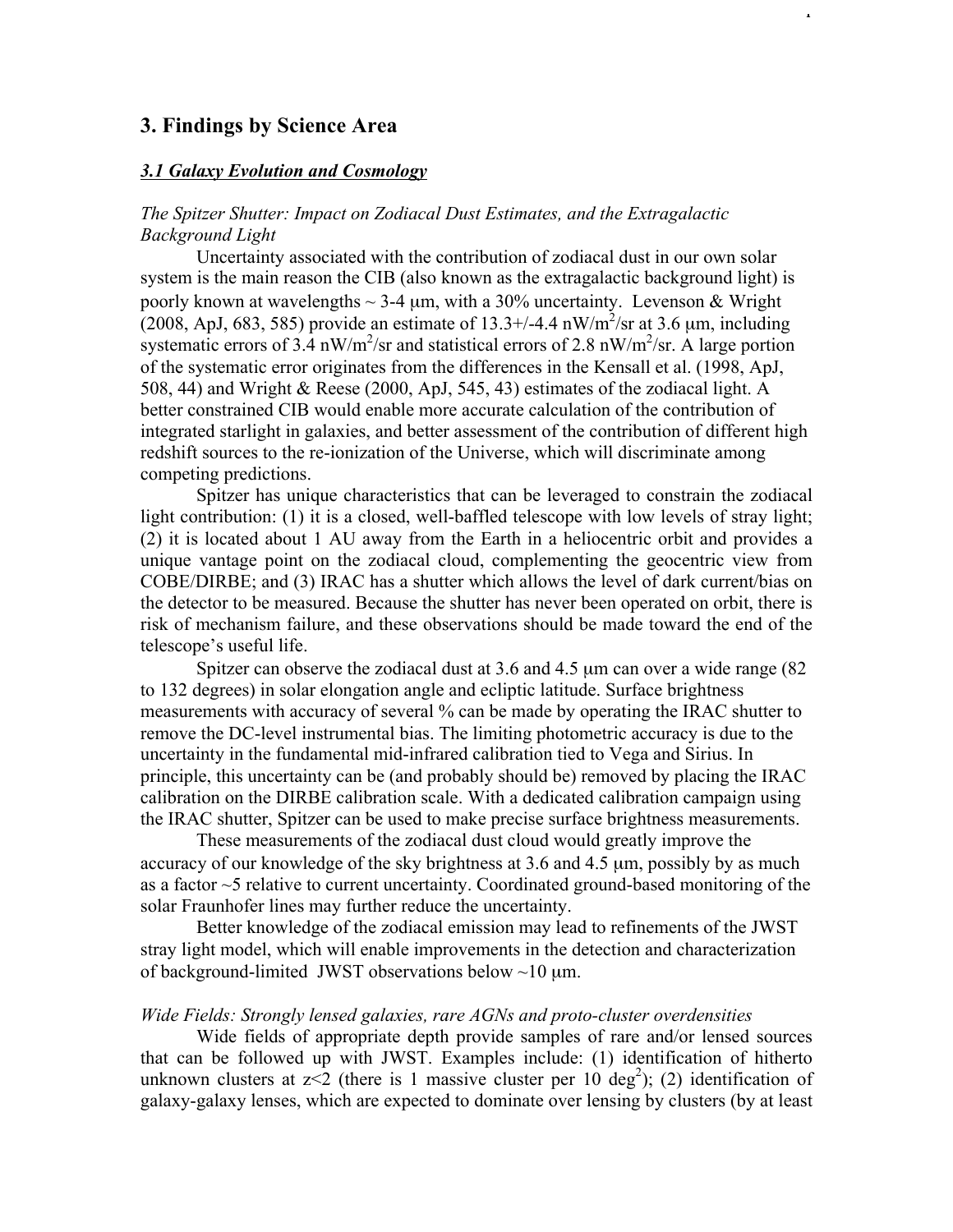10x) for galaxies at  $z\geq 6$ , and provide an opportunity to study candidate first light galaxies; (3) identification of  $z$  > 7 QSO candidates, using the Lyman-break technique in conjunction with data from other surveys.

The sweet spot for a Spitzer Wide Field Survey is represented by a 1000 deg<sup>2</sup>, 5 min depth (5 $\sigma$ =22.4 AB mag) or 500 deg<sup>2</sup> at 10 min depth (5 $\sigma$ =22.8 AB mag) areal coverage, which could be completed in about 2 years, and would be significantly deeper than the WISE all-sky survey. In combination with other survey data (e.g. the Dark Energy Survey with DECAM, LSST, etc.), such a Spitzer survey would provide full galaxy SEDs and robust photometric redshift calibration over a significant fraction of the survey area. It would also yield a robust measurement of cosmic variance at a range of redshifts, which may guide the largest surveys (up to 1 deg<sup>2</sup>) that JWST will undertake. A Spitzer Wide Field Survey would be a pathfinder for the upcoming Euclid and WFIRST surveys, especially if it covers the same or similar sky regions, including yielding supporting data for the photo-z determinations in their deep field galaxy samples.

#### *Deep Fields: Epoch of reionization galaxies*

An unbiased survey of massive galaxy clusters at intermediate redshift would provide significant numbers of lensed, first-light galaxy candidates at  $z>10$ , which would be prime targets for spectroscopic JWST follow-up. There are ~100 known clusters at  $0.5 \le z \le 1$  with  $M_{500} > 5x10^{14}$   $M_0$  from the Planck, WISE, SPT and ACT cluster searches, each requiring ~100 hrs of Spitzer time to be observed with adequate depth, and ancillary data from HST and other telescopes. A half-dozen clusters with the required characteristics are currently being observed by both Spitzer and HST as part of the 'Frontier Fields' initiative (http://www.stsci.edu/hst/campaigns/frontier-fields/). The presence of significant cosmic variance at  $z$  > 10 suggests that one should target a larger (>10-20) sample of clusters at such depths.

## *3.2 Nearby Galaxies*

## *IRAC Characterization of the Ultra-faint Dwarf Galaxy Population*

SDSS has uncovered a previously unknown population of ultra-faint dwarf galaxies around the Milky Way (Willman et al. 2005, AJ, 129, 2692). These objects may help to alleviate the missing companion dilemma, wherein far fewer small Milky Way satellites are known compared to the number predicted by ΛCDM models of galaxy formation. The ultra-faint dwarfs tend to have old stellar populations, which may be best characterized in the near- and mid-infrared. These extreme galaxies have not yet been fully explored but may include some of the most metal-poor objects in the nearby Universe (Brown et al. 2014, ApJ, 796, 91; Jang & Lee 2014, ApJL, 796, 6), making them good surrogates for conditions in the early Universe as we explore how dust production and properties change as a function of decreasing metallicity. Large Spitzer/IRAC studies of brighter nearby dwarf galaxies such as the SPIRITS, LVL, and DUSTiNGS projects demonstrate the power of IRAC to find and characterize the dustproducing populations of AGB and massive stars in these galaxies.

J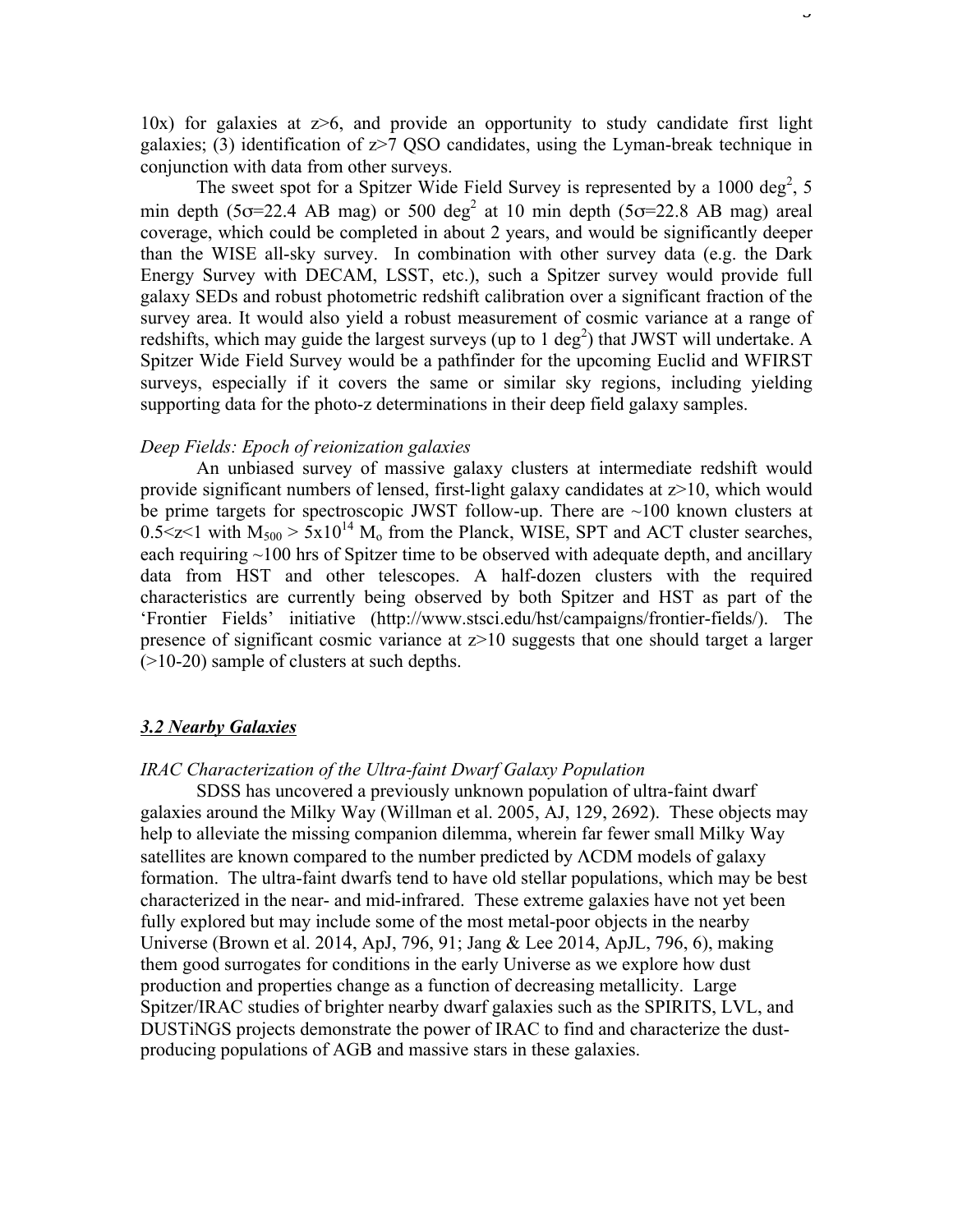JWST will be needed to examine in detail the spectroscopic properties of these objects, but first Spitzer should be used to identify the best targets within the population of local ultra-faint dwarfs.

#### *Extended Stellar Emission in the Outskirts of Nearby Galaxies*

In the hierarchical view of the Universe, galaxies are formed through mergers between galaxies and the accretion of satellite galaxies. Observations of nearby galaxies can provide significant insight into the dominant physical processes associated with the formation of structure on intermediate scales and the subsequent evolution of galaxies. For example, recent observations of the resolved stars in the extended distributions of the nearest galaxies (Ibata et al. 2007,ApJ, 671, 1591; McConnachie et al. 2010, ApJ, 723, 1038) and the diffuse light associated with nearby galaxies (Martinez-Delgado et al. 2008, ApJ, 689, 184) reveal faint remnants that are likely residuals of the minor merger accretion events predicted by ΛCDM models (Johnston et al. 2001, ApJ, 557, 137; Bullock & Johnston 2005, ApJ, 635, 931). These low mass accretion events are expected to yield numerous discrete stellar populations in the resultant system (Calura et al. 2012, MNRAS, 427, 1401; Pilkington et al. 2012, A&A, 540, A56) and interactions with low mass substructures can also induce a number of observable low surface brightness features, including flares, rings, thickened disk components, and anti-truncations (Abadi et al. 2006, MNRAS, 365, 747; Kazantzidis et al. 2008, ApJ, 688, 254; Younger et al. 2007, ApJ, 670, 269). Although the morphological signatures of these small mergers (m/M~1/20) are necessarily less dramatic than those of major mergers, these events are expected to be much more common.

The Extended Disk Galaxy Exploration Science (EDGES) survey is one Spitzer study that attempts to address these issues by deeply observing a limited sample of 92 mostly later-type galaxies over large fields-of-view. Other Spitzer nearby galaxy surveys (SINGS, LVL, S^4G) are typically much shallower and do not cover large enough areas to securely detect significant extended emission. Ground-based facilities cannot match the sensitivity to older stellar populations achievable with Spitzer/IRAC. Additional Spitzer work is needed to best leverage JWST's ability to probe the assembly history of galaxies, particularly in regions surrounding elliptical galaxies, where evidence for mergers may be enhanced.

#### *Time Domain Astronomy in Nearby Galaxies*

The exploration of the dynamic infrared sky has just begun. One such example is represented by a currently ongoing survey with a targeted time domain search of two hundred nearby galaxies with Spitzer (SPIRITS: SPitzer InfraRed Intensive Transients Survey). The Spitzer data are being supplemented by an intensive ground-based followup campaign. During Cycle 10 alone, over 40 infrared transients and over 1200 infrared variables were discovered, including explosive transients (ILRT, LRN, CNe, SNe), eruptive variables (LBV, RSG, YSG, AGB), and mysterious new infrared events devoid of optical counterparts. In the latter, we may be witnessing the possible births of massive star systems. Surveys like SPIRITS can ascertain the rate of new classes of infrared transients, quantify the contribution of classical novae to galactic chemical evolution, and uncover supernovae buried in starbursts.

 $\cup$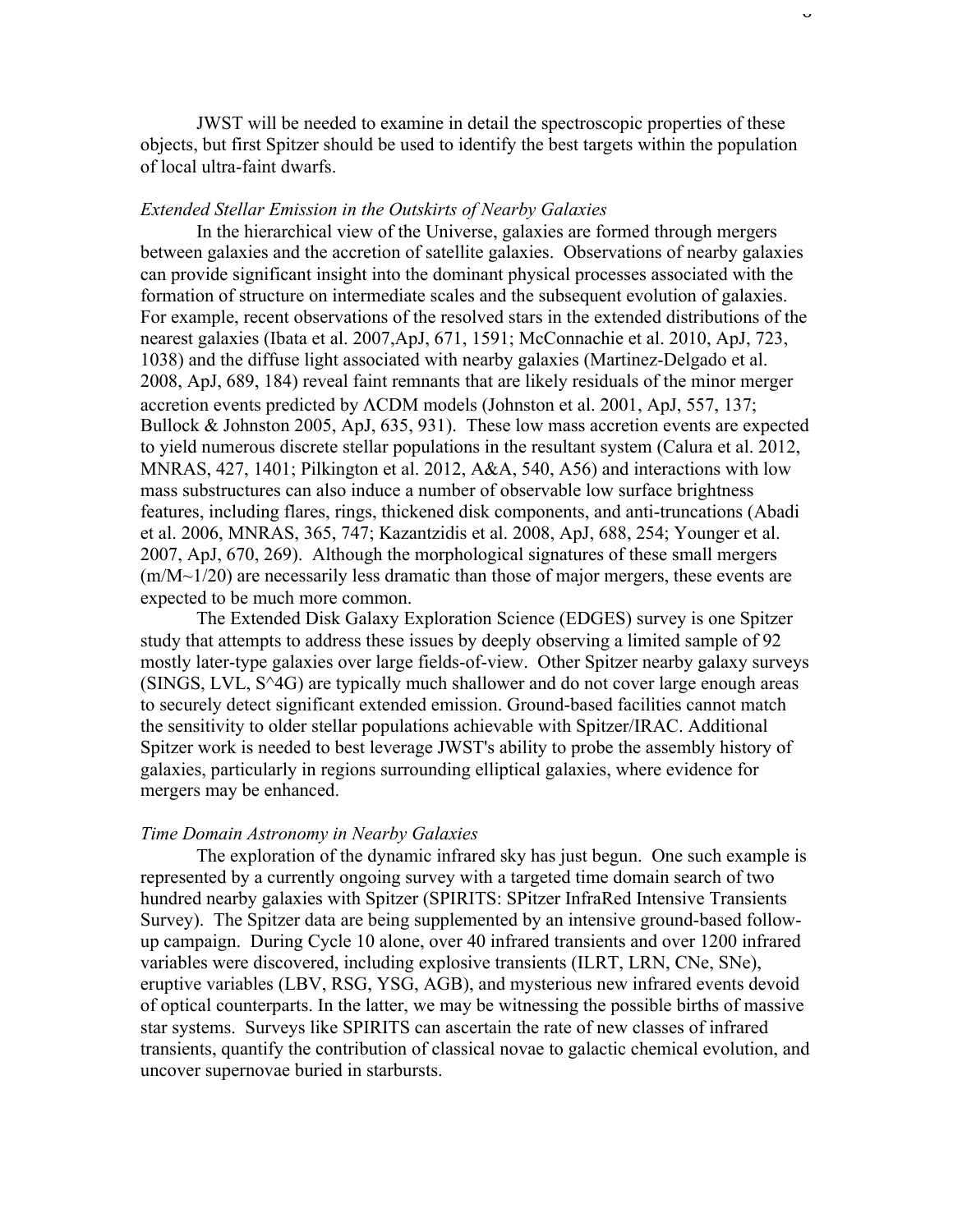However, the limited wavelength coverage afforded by the Warm Spitzer is sometimes inadequate for shedding light on the origin and physics of these emerging classes of infrared transients. Time-domain science may require partial overlap in Spitzer and JWST operations, to enable contemporaneous spectroscopy with JWST and imaging with Spitzer.

### *3.3 The Milky Way and Its Constituents*

#### *Externally Polluted White Dwarfs*

White dwarfs (WDs) polluted with material from their remnant planetary systems offer the only opportunity to measure the bulk compositions of extra-solar minor planets. No other system allows us to probe the detailed mineralogy of the debris in situ or to obtain bulk, element-to-element ratios of the materials in the debris-polluted atmospheres. Because JWST will be much more sensitive than was the IRS and with access to more sources, it may be possible to distinguish the different kinds of rocky materials that are orbiting these stars. We will be able to study multiple assembly stages of terrestrial exoplanet formation, from atomic building blocks to mineral grains to planetesimals. Spitzer is critical to find more white dwarfs with dust disks, to ensure that a sufficiently large number of bright debris disks are known for JWST to carry out a systematic study of the mineralogy and bulk abundances of the planetary building blocks. New white dwarfs are being identified all the time, and many are known to be polluted. WISE detected hundreds of previously known, nearby WDs, including several dozen with infrared excess (Hoard et al. 2013, ApJ, 770, 21). However, many WDs are too faint for the WISE catalog to be useful, and even when WISE detected an excess, Spitzer follow-up is required to rule out source blending and background contamination in the larger WISE beam. Additionally, Spitzer can be used to help characterize which disks are time variable and probe the underlying physical process that drives any detected change, such as impact by a new object or disk instability.

## *The Cosmic Distance Ladder and Galactic Structure: IRAC Photometry for Gaia RR Lyr & Cepheid Variables*

Gaia will identify a large number of RR Lyrae and Cepheids within 2 kpc and derive distances to each better than 2%. Those stars could be used as the cornerstones of a new version of the cosmic distance ladder, which would be filled out at large distances by JWST observations.

The flux observations for the ladder are best done in the IR, so getting accurate IRAC photometry of those stars, especially stars fainter than the WISE sensitivity limit or in crowded regions where WISE is confusion limited, would be highly desirable. Direct observations with JWST would come at a much higher cost. RR Lyrae stars, mostly beyond 2 kpc, are being discovered in large numbers by ground-based facilities, such as the Palomar Transient Factory, the Catalina Transient Survey, LINEAR, etc. Follow-up IRAC observations could yield 2% or better distances to these new RR Lyrae stars. In turn, these observations will provide well calibrated magnitude distributions in structures such as tidal streams in the Galactic halo and nearby dwarf galaxies, structures consisting of stellar populations that are quite different from traditional local samples. Better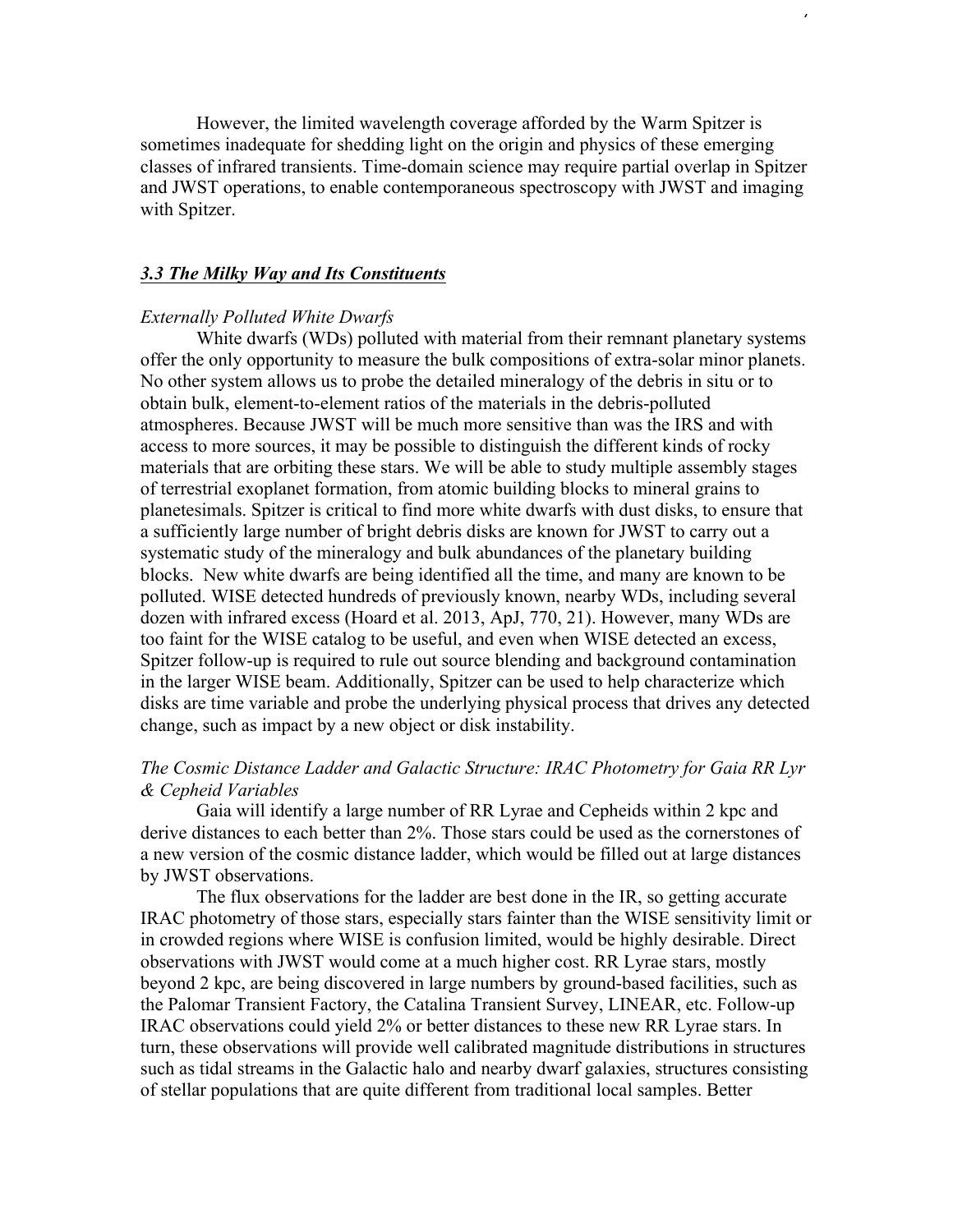definition and characterization of these structures will impact our knowledge of the mass distribution of the Milky Way, and the assembly of galaxies in general, and in that way will improve the science landscape for both JWST and WFIRST.

#### *Microlensing Fields in the Galactic Bulge: IRAC Photometry for the K2 Field 9*

The 9th K2 field will be pointed towards the Milky Way bulge, in significant part for microlensing purposes. Spitzer will observe this area in 2015 for microlensing parallax studies with OGLE (Optical Gravitational Lensing Experiment), after a successful pilot experiment in 2014. WFIRST also plans to observe 10 individual bulge fields, each of order 30'x30' in size. Obtaining new and repeated IRAC images of all these fields would help characterize all the stars in the fields, and in particular the stars that are subsequently identified as lensing a background star. IRAC observations of these stars, possibly in combination with Gaia data, could potentially be used for additional galactic structure mapping projects. This effort would enhance JWST by improving both the exoplanet data to come from K2 and the Galactic structure data which might inform future JWST imaging of the halos of nearby galaxies.

## *The Outer Galaxy: Tracing the Disk Warp and Searching for Distant Star Forming Regions*

Although the outer Galactic plane was partially mapped by Spitzer's GLIMPSE360 project, important structures have yet to be fully explored. For example, the warp of the Milky Way disk extends further in latitude than the survey boundaries, and the most distant star-forming regions in the outer Galaxy may therefore remain undiscovered. The WISE images can be leveraged to guide a project to trace the disk warp in the outer Galaxy. Revisits to selected fields from GLIMPSE360 may also yield clusters of variable stars, indicating their youth. JWST will be able to characterize the most distant star-forming regions, but finding them requires a facility with wide-field imaging capabilities in the IR at high sensitivity and angular resolution.

## *3.4 Extra-Solar Planets*

#### *Providing Critical Constraints on Thermal Profiles of New Exotic Hot Planets*

We are now in the golden era of the discovery of close-in transiting planets around bright stars. The ground-based surveys are still discovering relatively bright new exoplanet host stars at a rapid rate, and the TESS and K2 missions will increase these yields by a factor of  $2 - 3$ , leaving us with hundreds to thousands of hot Jupiters and Saturns that could be candidates for characterization with JWST. Even for the most optimal targets in this large sample, JWST will need to spend  $5 - 10$  hours just to acquire a single spectrum. Providing at least some constraint on the atmospheric temperature, composition and structure through transit and secondary eclipse measurements for as many hot planets as possible will give JWST proposers a much more solid foundation on which to base their proposal target selection.

K2 data for Field 0 has only recently become available. It is unlikely that data for K2 Field 5 and beyond will have been analyzed fully by the end of 2016. Spitzer operations would have to continue beyond 2016 to enable characterization of the

 $\ddot{\phantom{0}}$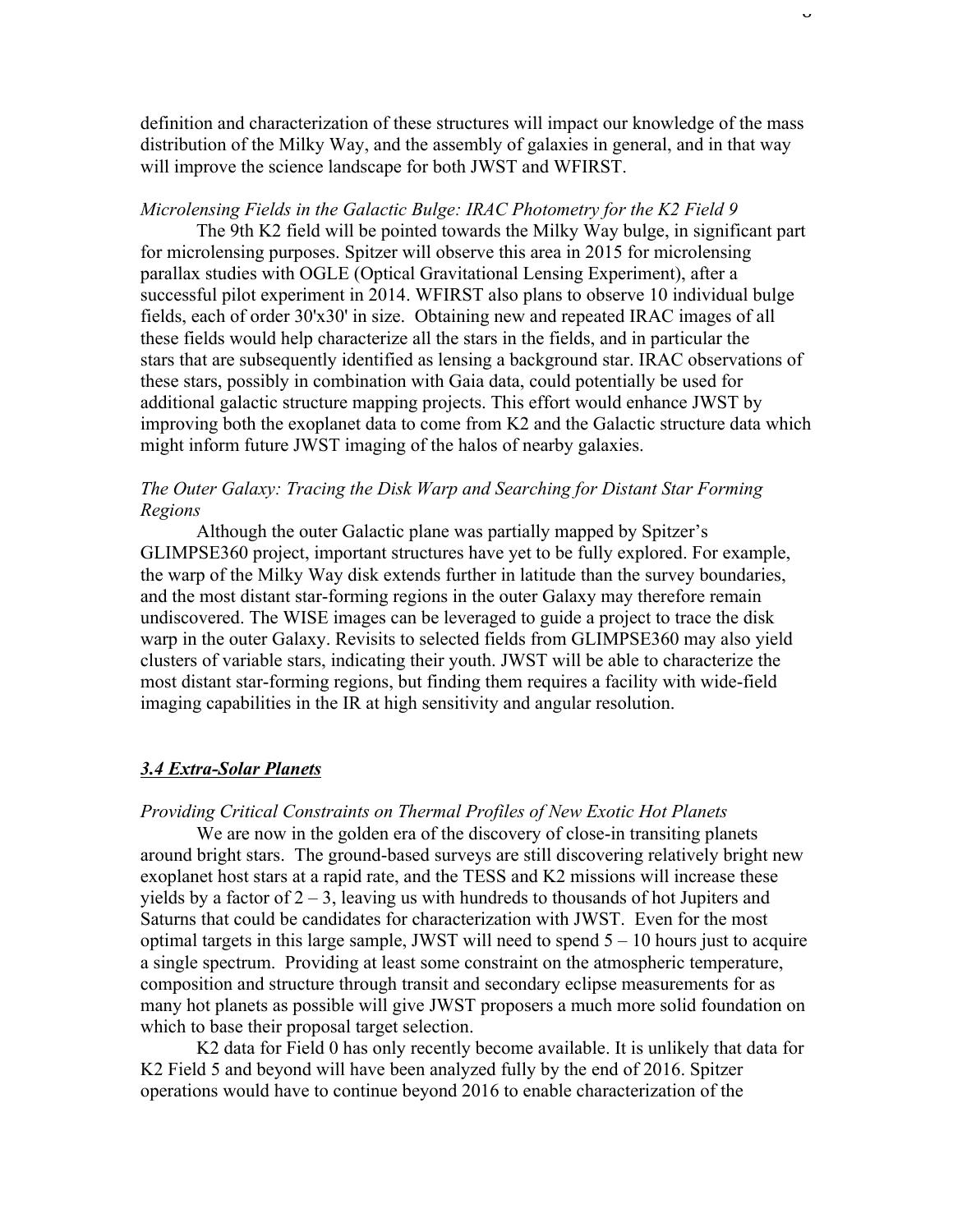complete set of currently targeted K2 exoplanets, and also of newly discovered exoplanets from ground surveys and the TESS mission, which will launch in 2017.

#### *Pre-Characterization of Known Super-Earths for JWST*

It is critical to continue warm Spitzer observations of as many high-value super-Earths and sub-Neptune-size planets as possible, in order to probe their transmission spectra toward the mid-IR. Super-Earths will be some of the most challenging and timeconsuming targets for JWST to observe. Precursor observations with Warm Spitzer will provide important information on the magnitude and wavelength dependence of any high-altitude absorbers in the atmospheres of these planets.

Recent high-profile measurements of super-Earths using HST/WFC3 have shown a dispiriting trend: these planets appear to have significant cloud opacity across the nearinfrared, with a number of planets showing no molecular absorption features at all in the spectral range of WFC3, or showing evidence of depressed amplitudes for these features (Knutson et al. 2014, ApJ, 794, 155; Fraine et al. 2014, DPS, 46.104.06). However, atmospheric models show that even if spectra may be flat in the near-IR due to highaltitude clouds or hazes, it may be possible to observe absorption features at longer wavelengths. This is because at longer wavelengths the cross-section for scattering by the cloud particles drops significantly, and the clouds become essentially transparent.

Observations with Warm Spitzer will be able to help determine which super-Earth systems should be prioritized for further observations with JWST and other observatories. Specifically, if these planets show flat transmission spectra all the way through 4.6  $\mu$ m, then they might not be the best first candidates for JWST NIRSPEC and MIRI. However, if their spectra suggest the presence of molecular features in the Warm Spitzer channels, then there is a high probability that they would benefit from more sensitive observations in the same wavelength regime.

#### *Locating Potentially Habitable Transiting Earth-Sized Planets For JWST Follow-Up*

JWST will have the capacity to find biological activity on terrestrial planets around other stars, but only if provided with a sufficient number of suitable targets, i.e. Earth-mass planets and super-Earths transiting stars that are both very nearby and smaller than the Sun (e.g. Kaltenegger & Traub 2009, ApJ, 698, 519; Belu et al. 2011, A&A, 525, A83; Seager & Deming 2010, ARAA, 48, 631).

Wide-field surveys such as TESS and K2 will find a number of new super-Earths around M-stars, but the yields from these surveys could be augmented by following up targets detected by high-precision Doppler surveys (HARPS, HARPS-North, Keck, etc.) and searching for accompanying transits. Spitzer has the unique capacity to monitor the stellar flux of nearby G- and K-dwarfs with ultra-high photometric precision, as demonstrated by the detection by Spitzer of the transit of the super-Earth 55 Cnc e and the subsequent measurement of its 4.5 µm thermal emission (Demory et al. 2011, A&A, 533, A114; 2012, ApJ, 751, L28). This ability to monitor specific targets at specific times makes it the optimal facility to search for the putative transits of the small planets detected by high-precision RV measurements.

Secondly, Spitzer is the optimal facility to perform a transit search for targets that are too cool and too red for existing or future transit surveys: ultra-cool stellar and brown dwarfs (spectral type later than M7), which represent a real terra incognita for exoplanets.

 $\overline{9}$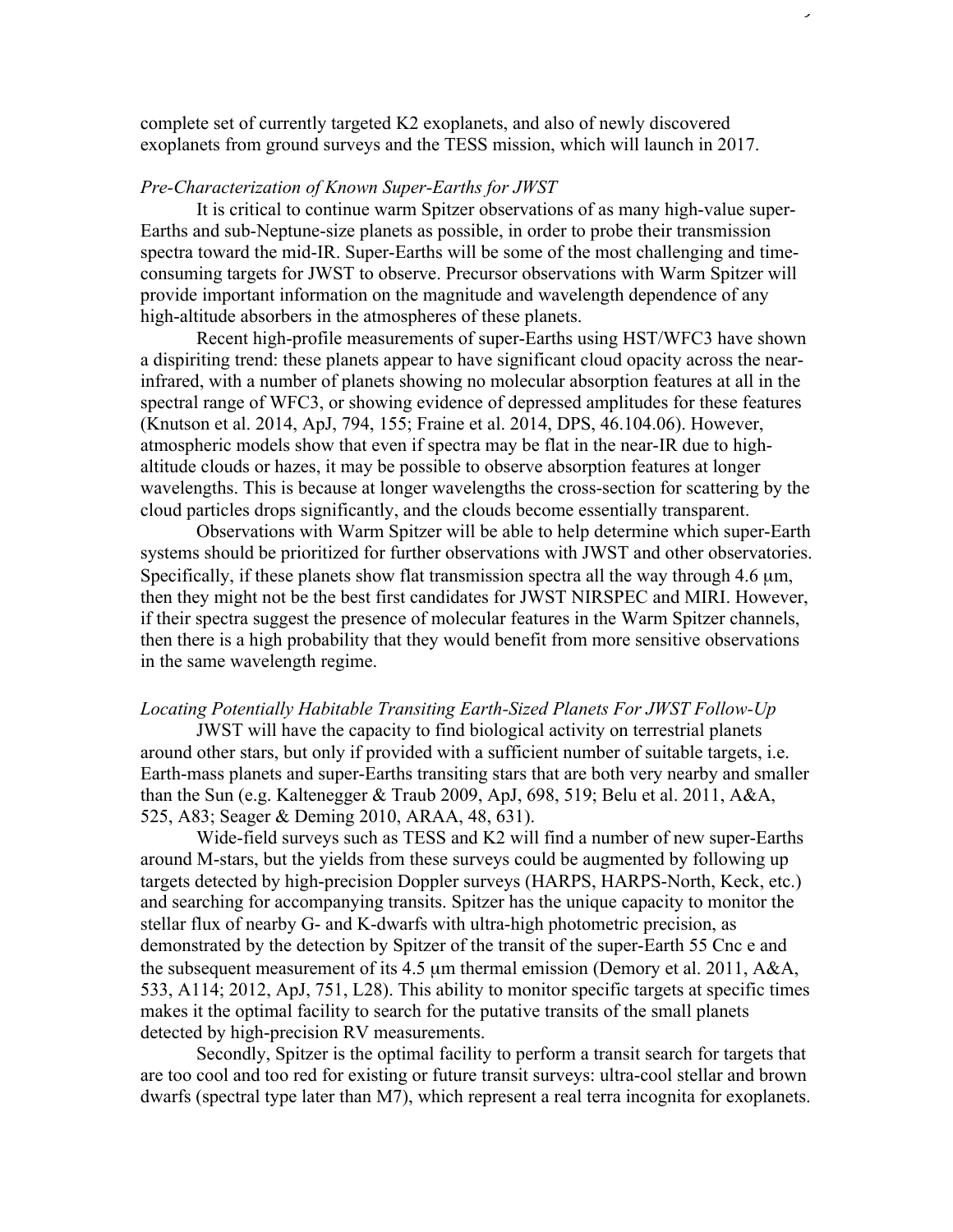This work is nearly impossible from the ground due to brown dwarfs' intrinsic faintness in the optical, making Spitzer one of the few telescopes with the necessary wavelength coverage and stability. Orbits in the Habitable Zone around brown dwarfs are of the order of a couple of days (Bolmont et al. 2011, A&A, 535, A94). In addition, the flux ratio between an Earth-sized, Earth-temperature planet and a brown dwarf has the same order of magnitude as that of a hot Jupiter to a G dwarf. For instance, monitoring 120 brown dwarfs for 48 hours each may yield two planetary systems (5 planets) if extrapolations from Kepler are correct. Finding just one such rocky planet would provide the community with one of the most accessible terrestrial planets ever for atmospheric characterization, and an ideal target for JWST follow-up.

#### *3.5 Solar System*

Detailed studies of small bodies in the Solar System may benefit from synergistic observations with Spitzer and JWST. Preliminary, large surveys of these targets using Spitzer will enable complementary and follow-up studies of a refined list with JWST to determine accurate thermal profiles, the composition, and the nature of the physical body. Key science will be thermal studies of airless bodies and molecular characterization studies of icy bodies. A number of Spitzer surveys have been performed or are currently underway (e.g. Trilling et al., 2010, AJ, 140, 770; Emery et al., 2014, Icarus, 234, 17; Thomas et al., 2014, Icarus, 228, 217). However, more are needed to provide statistically significant samples drawn from many classes of objects. Such surveys could complete wavelength coverage for targets where that is lacking, provide monitoring of active targets throughout perihelion/aphelion, and push the limits of sensitivity to characterize smaller and/or more distant targets that are ideal for further studies with JWST.

#### *Photometry of Small Bodies*

Thermal infrared photometry of Near Earth Objects (NEOs), asteroids, and nearby comets, measured with the Spitzer IRAC, provides a means of estimating the first-order physical parameters of size and albedo. Additionally, the thermal inertia and surface roughness can be determined from thermal-infrared measurements at multiple epochs, covering a full rotational period, and/or at multiple wavelengths. From the thermal inertia, in turn, physical properties of the surface, such as regolith grain size, packing state, and, with proper supporting data, cohesive strength, can be inferred. Thermal inertia and surface roughness control the Yarkovsky and YORP effects, which alter the orbits and rotation states of asteroids (particularly small asteroids). The wavelength range of JWST will be ideal for thermal-infrared observations of objects out to about the orbit of Saturn (and, though not ideal, will be useful to even greater distances).

The combination of wavelength range and sensitivity of JWST will provide excellent characterization of the NEOs, asteroids, and comet nuclei observed. The two currently available IRAC channels are not ideal for detailed thermal characterization, but IRAC surveys of small bodies prior to the launch of JWST will lay the groundwork for prioritization of targets and optimization of thermal IR observations with JWST.

1<sup>0</sup>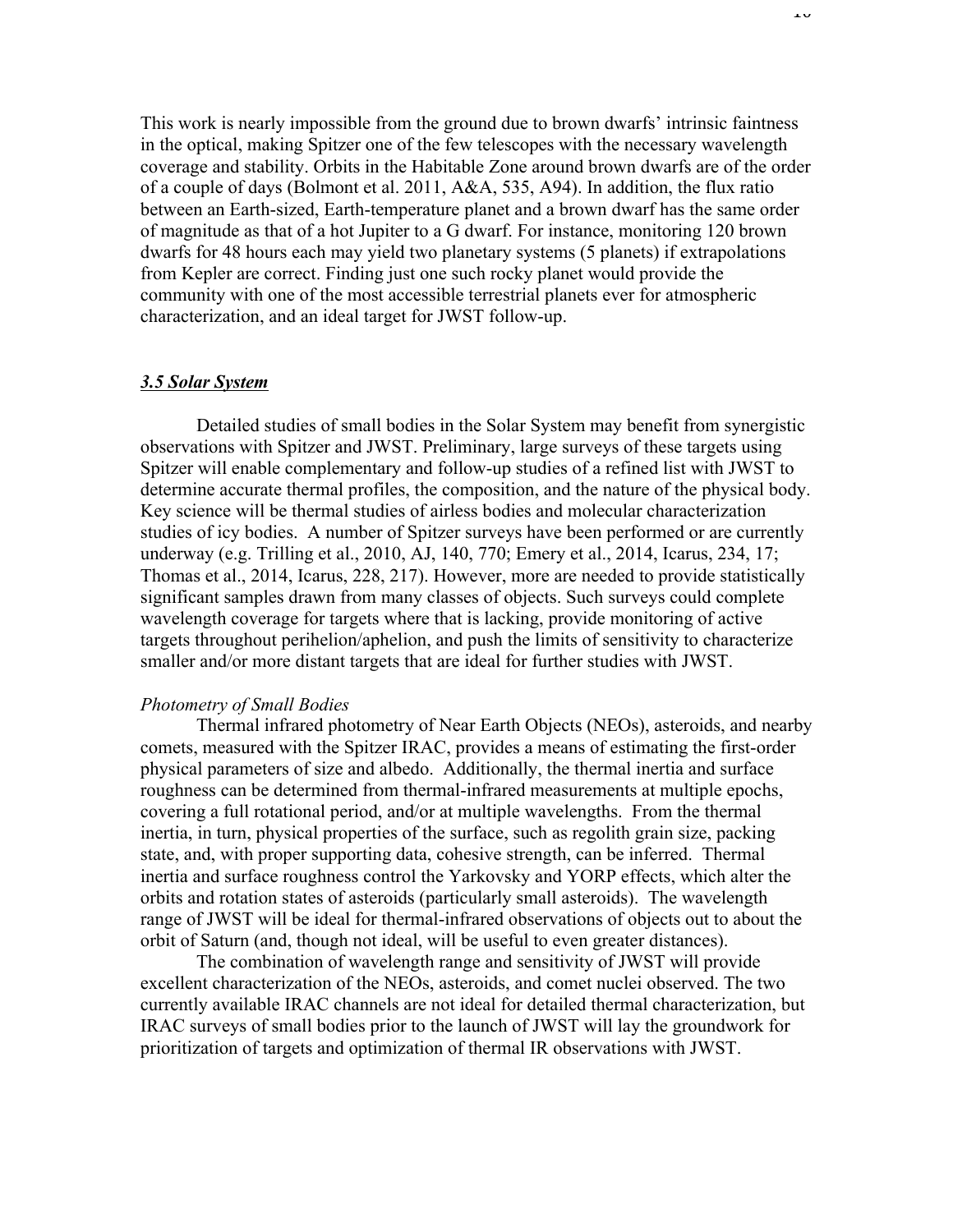### *Characterization of Icy Bodies*

Primitive bodies from the outer Solar System are likely relics of the material that formed the planets beyond the frost line. Comets, comprised nearly equally of volatile ices and refractory solids, become active when major icy constituents  $(H_2O, CO_2, and)$ CO) reach sublimation temperatures, driving material from the solid body, forming a gas/dust coma, tail and trail. These species are all activated at various heliocentric distances, and as major atmospheric species, are difficult to observe from the ground. While activity driven by  $H_2O$  sublimation is fairly well characterized for many comets and comet apparitions, the contribution of the more volatile species  $CO<sub>2</sub>$  and CO to cometary activity is not. By imaging these targets with the IRAC 3.6 and 4.5 µm filters the gas/dust production, distribution, and abundance can be determined (e.g. Reach et al., 2013, Icarus, 226, 777). The broad bandpasses of the IRAC filters make it impossible to distinguish between CO and  $CO<sub>2</sub>$  gas, both of which have strong features in the 4.5  $\mu$ m band. JWST imaging and spectroscopic capabilities will make it possible to determine the relative importance of  $CO<sub>2</sub>$  and  $CO$  activity for many comets, and out to quite large heliocentric distances, where their activity is expected to strongly dominate over that of water ice. This is essential to study in all families of comets in order to probe the radial properties of the early solar nebula, and to explore the thermo-physical character of a large sample of comet nuclei.

Although significant strides have been made in compositional characterization of Kuiper Belt objects from ground-based observations, many questions remain. Typically, only the dominant ice composition (e.g.,  $H_2O$ ,  $CH_4$ ) can be detected, but the secondary ices remain undetected or, at best, tentatively detected. It is generally inferred that KBO surfaces contain a significant fraction of complex organic material, but firm detections and characterization of the specific organic composition remains elusive. From the ground, spectra can only be obtained at wavelengths  $\leq$  2.5  $\mu$ m, due to the faintness (large distances) of KBOs. However, the relevant ices and organics have strong, diagnostic absorptions in the 2.5 to 8.0 µm spectral range. JWST will obtain spectra of KBOs in this wavelength range for the first time. This will undoubtedly lead to a leap in understanding of KBO surfaces and evolution. Photometric observations of KBOs with the Spitzer IRAC channels at 3.6 and 4.5 µm can be used to place some constraints on composition. Such photometric observations for a large number of KBOs will provide important data for selecting high-priority targets for JWST spectral observations. Many KBOs have been observed with Spitzer/IRAC over the past several years. Nevertheless, some targets remain unobserved and several others could benefit from follow-up observations (e.g., dwarf planets, KBOs with indications of rotational heterogeneities).

## **4. Summary of Findings and Recommendations**

The diversity of science cases presented in section 3 demonstrates that Spitzer has potential to make a variety of precursor observations that can enhance the science return of JWST. Different areas of research have unique needs, as will be summarized below.

An important option is to use Spitzer to accurately measure the absolute brightness of the IR sky along different lines of sight, and at a variety of solar elongation angles. This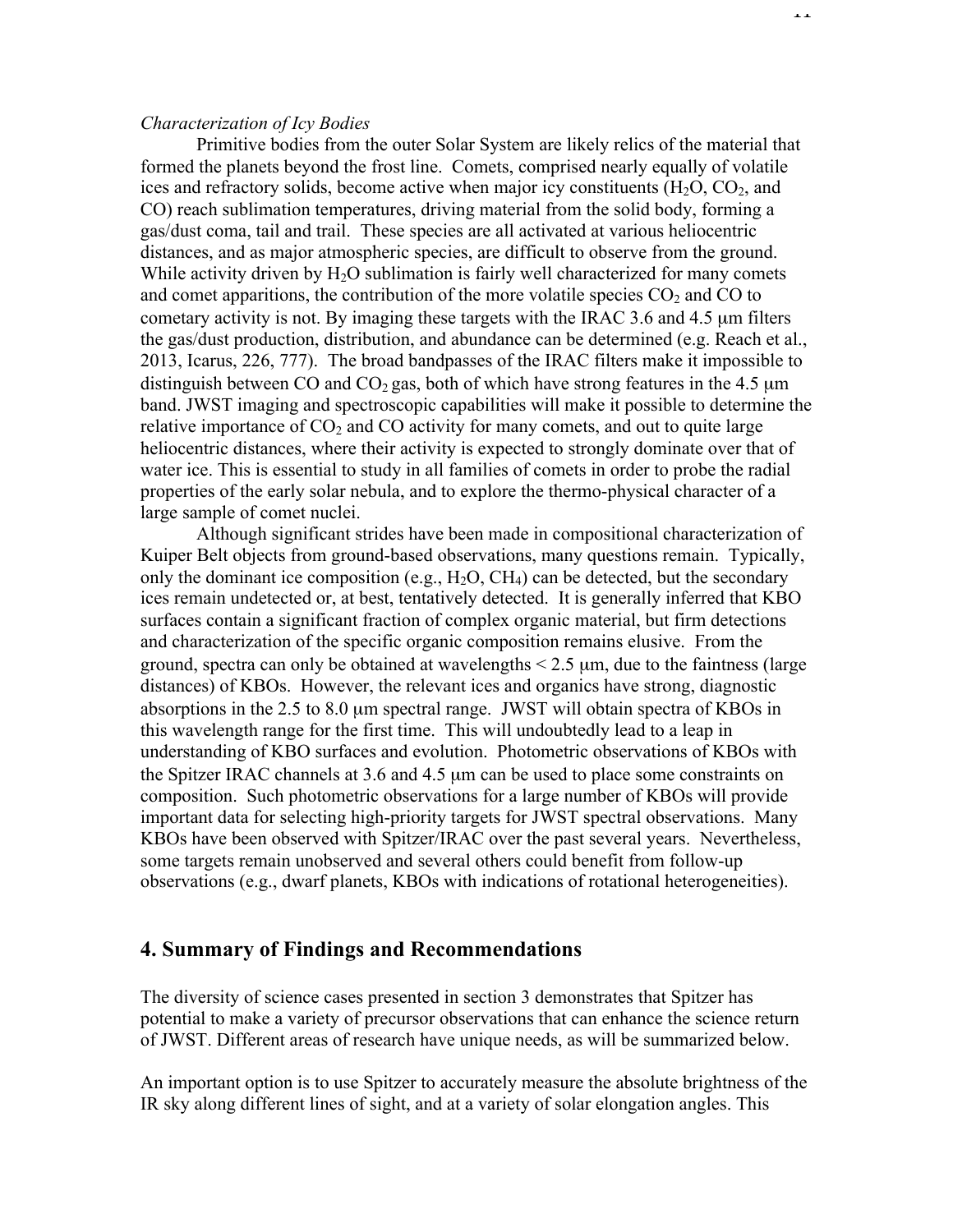information can be used to better characterize the interplanetary dust cloud, reduce uncertainty in the cosmic infrared background brightness, and, importantly, improve the JWST stray light model. To make these measurements, the IRAC shutter would have to be used for the first time since Spitzer was launched. Because the procedure is risky, it should be attempted toward the end of the telescope's useful life.

In the field of Galaxy Evolution and Cosmology, the main identified needs are: a widearea IRAC survey to collect significant samples of rare sources and first-light galaxy candidates; and deep imaging of intermediate-redshift galaxy clusters to secure lensed first-light galaxy candidates.

In the field of Nearby Galaxies, we note Spitzer's utility to measure the outer disks of galaxies and observe local ultra-faint dwarf galaxies, enabling optimal commitment of JWST observing time.

In the Milky Way, Spitzer observations of RR Lyrae and Cepheids can be used to improve the cosmic distance ladder and better understand the mass distribution of our Galaxy. Our knowledge of the structure of the Galaxy can also be improved with more extended observations of its outer regions, including the Warp and distant star forming regions, and the Kepler-2 fields. Spitzer could be used to identify a large sample of polluted White Dwarfs for JWST follow-up.

In the area of Extra-Solar Planet science, the principal need is to prioritize the large numbers of targets provided by Kepler and (in the near future) TESS, for JWST spectroscopic follow-up. These include hot planets, super-Earths, and Earth-size candidates. Spitzer is uniquely capable of monitoring transiting planets around low-mass dwarfs, and of searching ultra-cool stellar and brown dwarfs (spectral type later than M7) via transit events.

In the Solar System area, key science goals are thermal studies of airless bodies and molecular characterization studies of icy bodies, for which large, statistically-significant samples drawn from many classes of objects will be needed. These samples need to be larger than those currently available, and should include monitoring, in order to prioritize candidates for JWST follow-up.

None of the identified science projects is completely new or unexplored, and, with possibly one exception, they can likely be accommodated within the current Spitzer proposal selection process. The exception is programs that require a year or more of observing time; this report identifies one such program, the wide-area IRAC survey, and others may be proposed by the community. Such resource-intensive observing programs may be best evaluated by an ad-hoc committee, rather than through the current proposal selection process.

Finally, this SAG recognizes that the current timescale for Spitzer operations (one more, smaller [1,000 hours], cycle of observations in addition to the current one) may be too limited to acquire the large statistical samples needed to prioritize target lists for JWST in